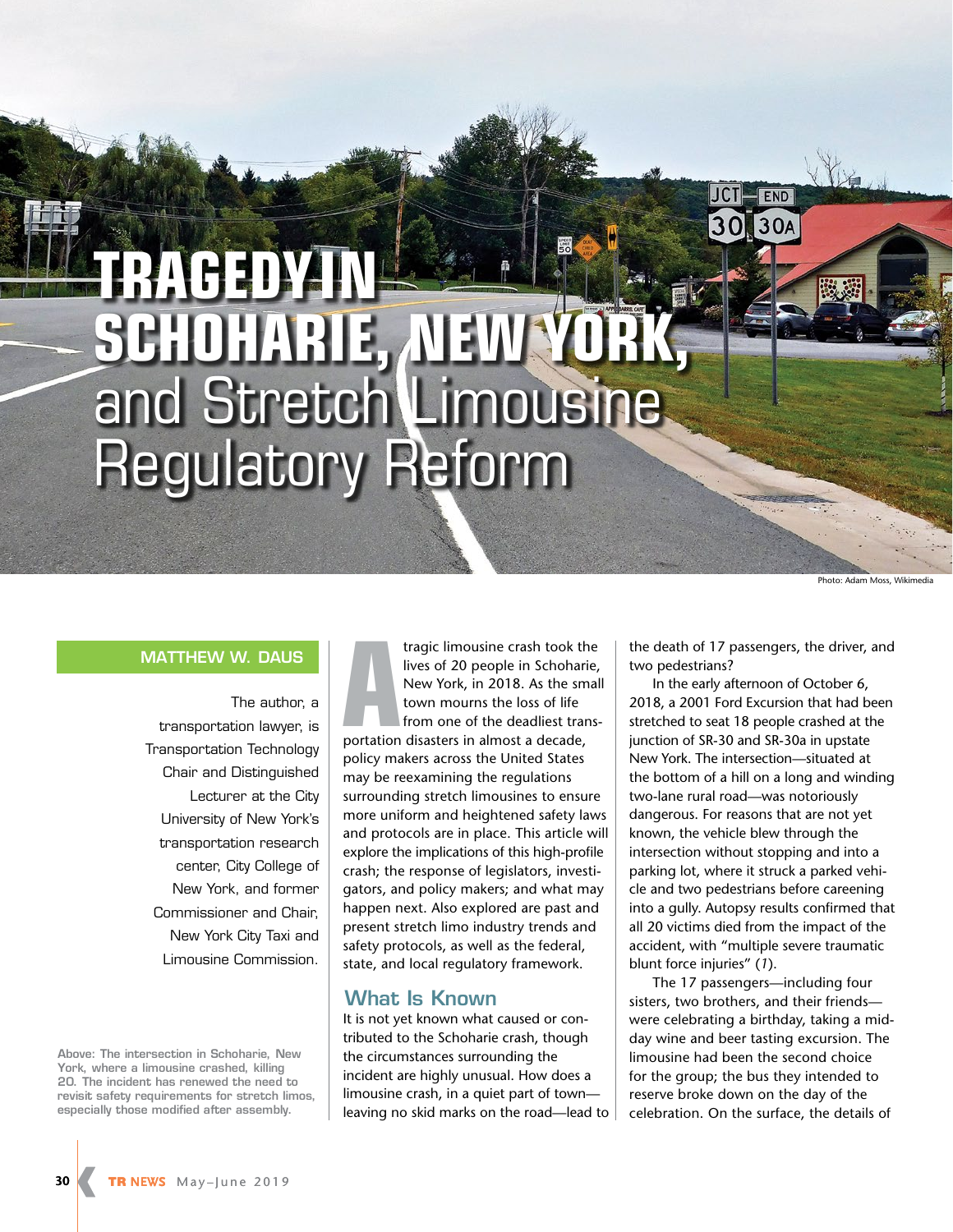the limousine crash show that there were many factors for alarm: the driver did not hold the required commercial driver's license to operate the vehicle; the limousine itself had failed its vehicle inspection and was tagged with a collection of violations that deemed it unsafe to drive; and the inspection report of September 28, 2018, states that the brakes were out of service.

Two days before the crash, the owner of the limousine tried to sell the vehicle for \$9,000 in an ad posted on Craigslist. Contradicting the inspection report, the ad states that the vehicle had accrued 180,000 miles, could carry 18 passengers, and was "DOT Ready" and "full[y] serviced" (*2*).

## **Response of Regulators**

The National Transportation Safety Board (NTSB) is investigating the crash, and federal and state legislators and government transportation officials already have proposed legislation and have called for investigations and regulatory changes to improve the safety of stretch limousines. Local prosecutors have granted federal safety investigators only limited access to the vehicle involved in the crash because of the ongoing criminal investigation against the limo company's operator, Nauman Hussain (*3*). The vehicle has been in the possession of the New York State Police since Hussain was charged with criminally negligent homicide, and it is not known when NTSB will be allowed to examine the limo fully.

On February 11, 2019, without having had any access to the vehicle, NTSB issued a preliminary report of its investigation, which presented no new information beyond what had already been reported. According to the preliminary report, all aspects of the crash remain under investigation "as the NTSB focuses on determining the probable cause, with the intent of issuing safety recommendations to prevent similar crashes."

It has been widely reported that the vehicle should not have been on the road after it failed inspection and that state inspectors had placed a sticker on the vehicle the month before the crash, declaring



hoto: Ken Ford, Flick

**An 18-passenger stretch Ford Excursion, similar to the one that crashed in Schoharie.** 

it "unserviceable" (*4*). In April 2019, it was reported that the driver had a "significant" amount of marijuana in his system at the time of the accident (*5*).

# **What Limo Crash Statistics Show**

Although the magnitude of the Schoharie limousine crash caused intense media attention, available statistics reveal that the number of motor vehicle fatalities declined slightly from 2016 to 2017 (Figure 1, below)—from 37,806 to 37,133,

or 1.78% (*6*). Limousine crashes accounted for only one out of 34,439 police-reported fatal crashes in 2016, the most recent year for which National Highway Traffic Safety Administration (NHTSA) data are available. NHTSA data also show only 12 crashes involving large limos from 2012 to 2016, with a total of 12 fatalities (*7*).

Based on New York City data tracked by the city's Taxi and Limousine Commission (NYC TLC), limousine crashes declined between July 2014 and September 2018 (Figure 2, above). None of these



**FIGURE 1 Fatalities and fatality rate per 100 million vehicle miles traveled (VMT) by year, 1975–2017. (Source: Federal Highway Administration.)**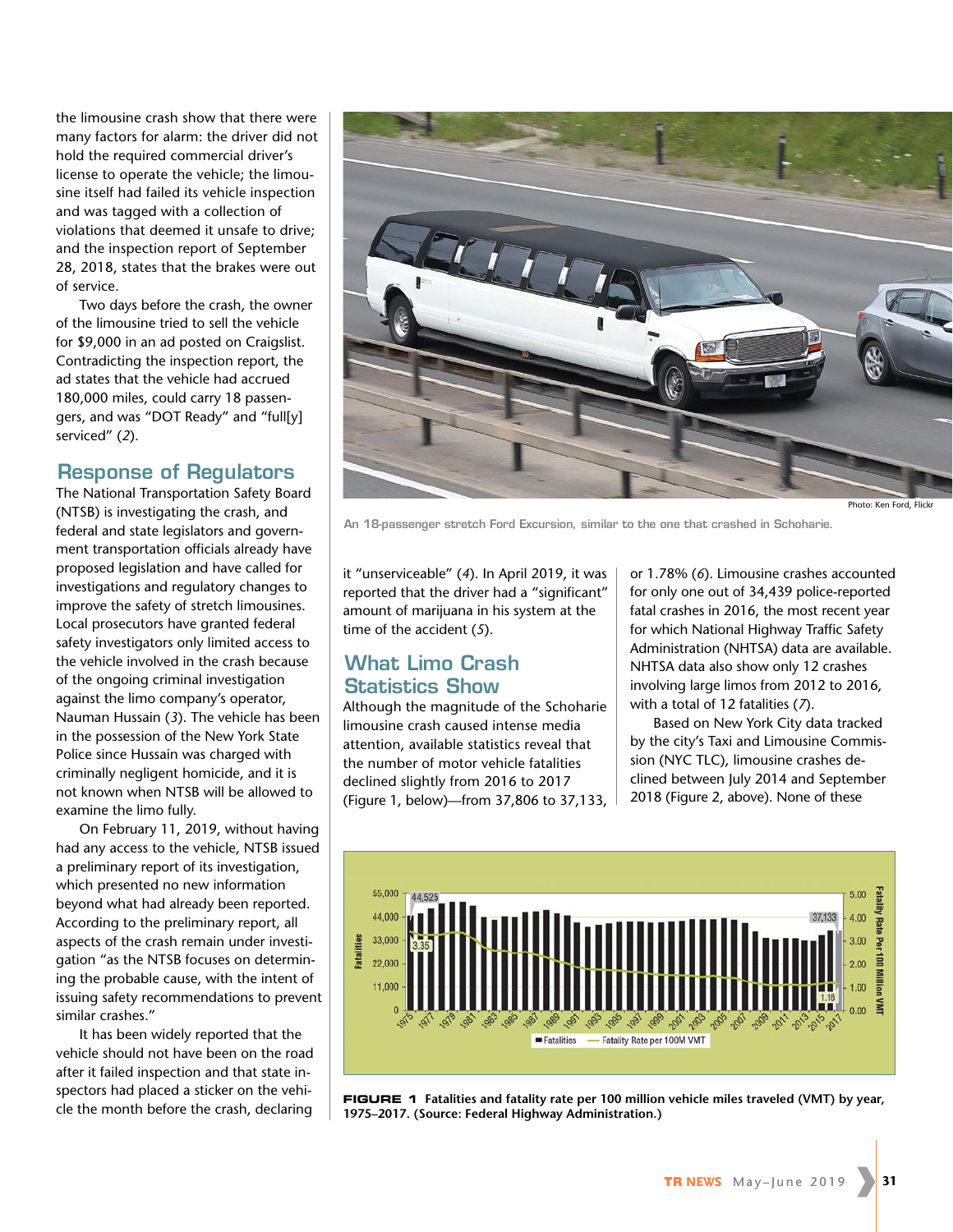

**FIGURE 2 Luxury limousines involved in a crash, 2014–2018. (Source: NYC TLC.)**

cases involved critical injuries or fatalities. Because of the large size of limousines, however, when high-impact crashes do occur—even if crashes themselves are not frequent—the risk of serious bodily injury or death is elevated, as with buses and trains.

# **Not the First Tragic Limo Crash**

The birthday celebration-turned-tragedy in October 2018 featured many of the issues in the stretch limousine industry that have not been addressed since previous crashes. On July 18, 2015, 3 years before the Schoharie crash, a similar incident near Long Island, New York, prompted the Suffolk County Supreme Court Special Grand Jury to investigate the facts and circumstances of the crash, in which the front of a pickup truck drove into the side of a limousine. From this investigation, the grand jury issued a 159-page report that provided a list of legislative, executive, and administrative recommendations intended to prevent similar crashes in the future (*8*).

The report recommended legislative changes, including prohibiting limousines from making U-turns; requiring that limo

passengers wear seat belts; classifying stretch limousines that seat nine or more passengers under the definition of "bus"; requiring that limo drivers have a commercial driver's license (CDL), which would include drug testing; and increasing the penalties for professional drivers who

cause fatalities while driving for hire. The report also recommended creating a task force with limousine industry officials to "study the safety of stretch limousines."

Most of the recommendations were not implemented at the time; however, New York State lawmakers passed many of the recommended measures in

April 2019 as part of the state budget process—including the ban on U-turns, tougher inspection laws, increased fines, reclassifying certain offenses as felonies, and higher insurance rates for higherseating-capacity limousines. Following the passage of those laws, the New York State Senate Committee on Transportation held a hearing on limo and bus safety, at which the family members of many limo crash victims testified about the need to adopt additional legislation, such as requiring seat belts in limos and that limo drivers have a CDL license.

In another crash, which took place in Cranbury, New Jersey, in June 2014, a semi truck driver collided with a 2012 Mercedes-Benz Sprinter limo van, killing one passenger, severely injuring four passengers, and leaving five passengers with minor injuries. According to an NTSB report, no passengers in the limo van had been wearing their seatbelts when the crash occurred, even though limo van occupants are required by New Jersey and Delaware law to wear seatbelts (*9*). The report also found that the limo van operator, Atlantic Transportation Services, did not inform the passengers that they were required to wear seatbelts, nor were there any placards in the vehicle prompting passengers to wear seatbelts (*9*).



Photo: Larry Lamsa, Flickr

**Many limousine deaths occur because passengers do not wear seatbelts, despite laws requiring their use.**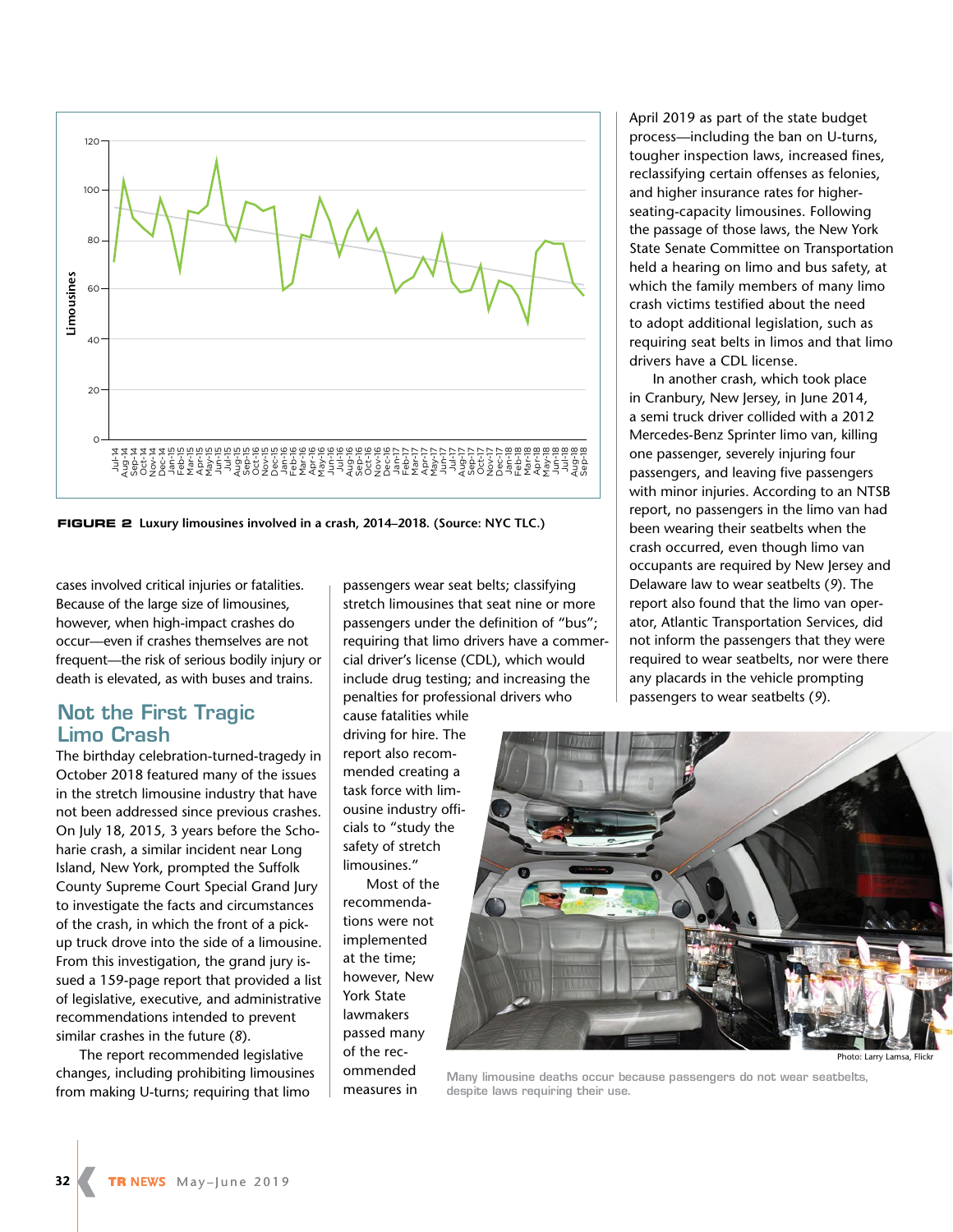In San Mateo, California, a limousine caught fire on May 4, 2013, killing five of the vehicle's nine passengers. The converted 1999 Lincoln Town Car limousine had been carrying two people in excess of its seven-passenger capacity (*10*). The rear doors of the vehicle were compromised in the fire, making the only available exit from the vehicle the small pass-through partition into the driver's compartment. This limousine crash prompted California to amend a section of its motor vehicle code to require modified limousines to be equipped with at least two rear side doors and one or two rear windows that may be used by rear-seat passengers or all passengers for immediate exit in case of a fire or other emergency (*11*). Among other things, the amendment requires owners or operators of a limousine to inform all passengers of safety features at the beginning of any trip, as well as to disclose to the contracting party and passengers whether the limousine meets safety requirements (*11*).

# **Evolution of the Regulatory Landscape**

In the 1980s and 1990s, unregulated coachbuilders modified vehicles aftermarket to create stretch limousines that included hot tubs, beds, or private rooms—even an articulated limo that bent when turning corners. Bigger was better in the eyes of passengers and limo companies alike.

One of the key safety issues involved in stretch limousines is the structural integrity of the vehicle when, after the vehicle is manufactured, coachbuilders cut the chassis and extend the car's length. In April 1987 in Long Island, New York, a groom and best man were killed when the limousine they were taking from the wedding to the reception was hit crossing an intersection and split in half.

Although the trend of creating super-stretch limousines may be fading, many older vehicles remain on the road. Also, a new trend of excess has emerged with aftermarket modifications to party buses dance floors and poles, stairs to access the roof, and other modifications—that may not involve the structural integrity of the vehicle but that raise other safety concerns.



**California now requires limousines to have rear side doors and windows for emergency exits.** 

One of the key safety issues involved in stretch limousines is the structural integrity of the vehicle when coachbuilders cut the chassis and extend the car's length.

#### **CERTIFICATION PROGRAMS**

Unlike in most areas of the country, anyone who wants to operate a stretch limousine in New Jersey and New York City must prove that the vehicle was modified by a manufacturer-certified stretch limousine builder. After national media coverage of fatal limo crashes, limousine fires, and tire blowouts in the late 1980s, NHT-SA pushed Ford, General Motors (GM), and the limousine industry to develop a testing and certification program to ensure compliance with federal safety standards.

As a result, Ford formed a vehicle certification program called Quality Vehicle Modifier (QVM) in 1990, and GM created its own Fleet Cadillac Master Coachbuilders (CMC) program in 1992. Through these programs, Ford and GM distributed information explaining how to convert certain vehicles into limousines that met federal motor vehicle safety standards. The manufacturers also certified coachbuilders to perform aftermarket modifications on certain vehicles in accordance with automotive engineering standards. QVM and CMC coachbuilders are required to adhere to specific engineering and quality-control guidelines, which are designed with the vehicle's capabilities in mind. An attempt by a specialty limousine builder in Missouri to challenge the QVM and CMC programs as anticompetitive ultimately was unsuccessful.

The QVM and CMC programs limit conversions to specific vehicles that are specifically engineered, designed, and built for heavy-duty application and coachbuilder conversion; for example, current QVM rules state that only the Lincoln MKT Town Car model is approved for conversion into a stretch limousine,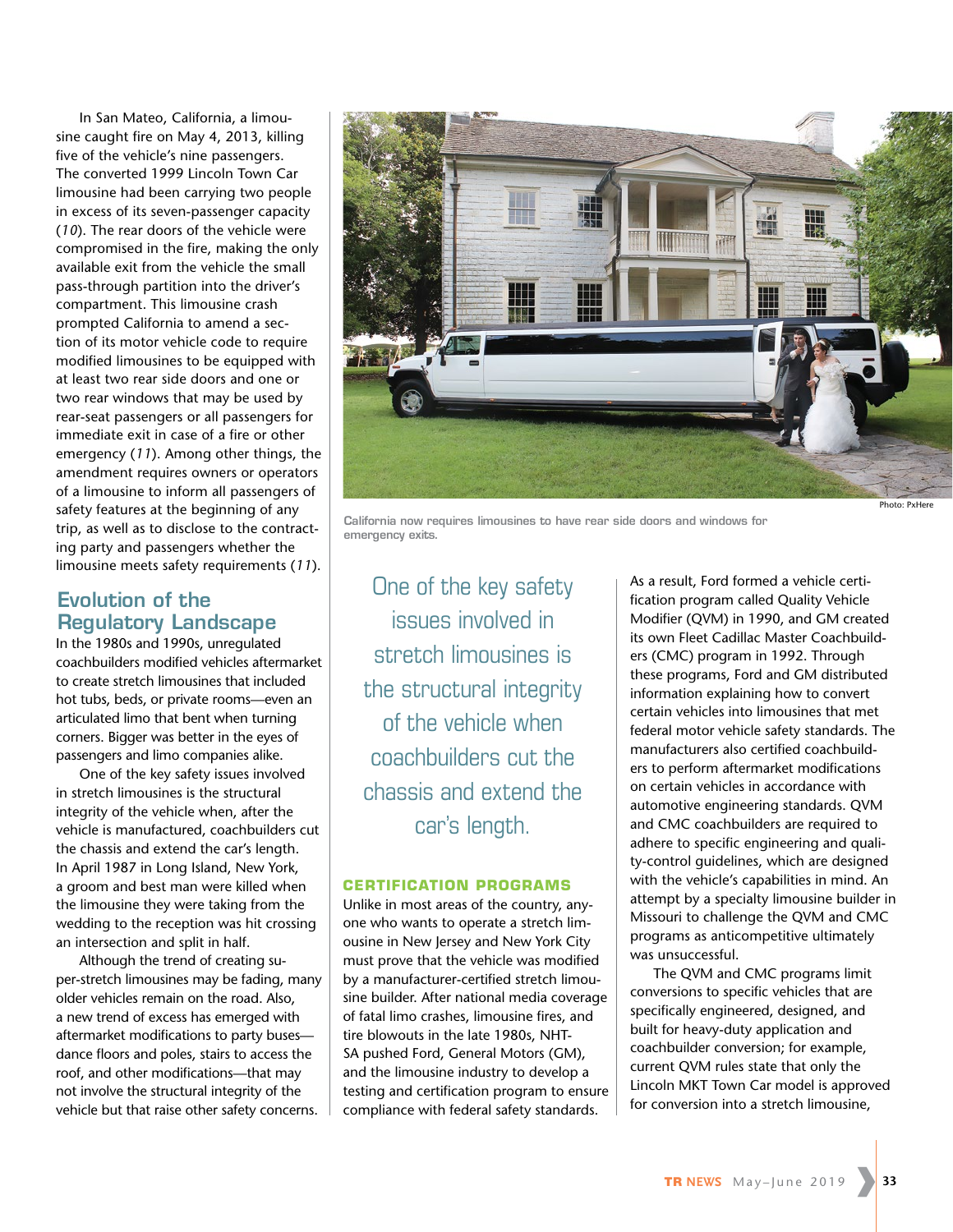and that these vehicles may be stretched a maximum of 120 inches. The CMC program is limited to modifications of the Cadillac XTS Professional Vehicle chassis. These programs provide manufacturer approval, oversight, an extended limited warranty on major components, and most importantly—safety. They are not, however, mandatory for licensing outside of New York City.

#### **DIFFERING JURISDICTIONS**

Commercial vehicles that are used to transport passengers could come within the jurisdiction of federal, state, or local regulators, depending on vehicle size, seating capacity, and whether passengers are being transported across state lines. Governance is disjointed and regulation inconsistent among states and localities with differing standards, especially regarding stretched vehicles.

Since the plethora of government agencies base their differing definitions and jurisdiction on seating capacity, one of the threshold questions is whether a

Governance is disjointed and regulation inconsistent among states and localities with differing standards, especially regarding stretched vehicles.

stretch limousine is to be treated as a bus or a for-hire vehicle. In New York, the grey areas and loopholes in state law make it possible to evade New York City's jurisdiction by designing the vehicles to carry 10 or more people, including the driver, and registering the vehicles as buses with the New York State Department of Transportation (DOT), which inspects these vehicles.

## **What Happens Next?**

In the aftermath of the Schoharie crash, legislators and government transportation officials may closely examine their own laws and transportation policies regulating the stretch limousine and party bus industries. There are many directions new regulations could take. For instance, legislators could pass a mandatory vehicle retirement age for stretch limousines that are not part of a manufacturer's program. NYC TLC is the only agency in the United States that has implemented regulations for taxicabs to be retired and replaced by new vehicles 7 years after a vehicle has been placed into service, ensuring that the cabs meet the latest NHTSA standards (*12*).

Another direction regulators could take is to subject older stretch limousines and vehicles with higher mileage to more frequent, rigorous safety inspections. Any stretch limousine that was not modified by a manufacturer-certified stretch limousine builder could be subjected to heightened inspections and required to be equipped



**New York City mandates drug testing, probationary licensing, defensive driving courses, and ease of driver removal for traffic violations for limousine companies.**